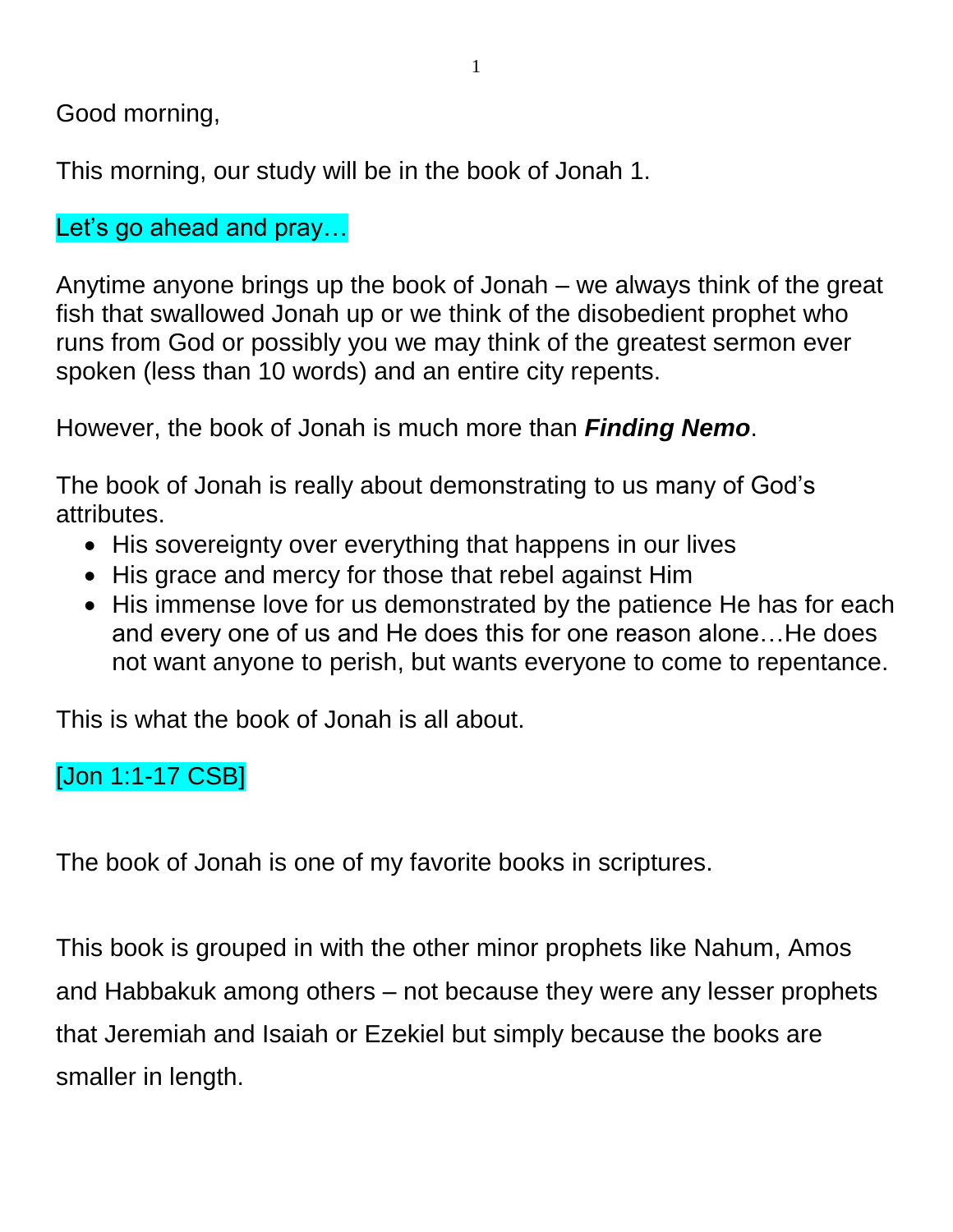The author is unknown. It was written between 793-753 BC during the reign of King Jeroboam II.

The book of Jonah is a very easy read – only four chapters long, you could read it in less than 10 minutes.

The narrative is very easy to follow.

I believe that this is the reason that when we think of the book of Jonah, we tend to think of it as a story for little children.

I love the story of the sceptic that saw a little girl standing one day holding her Jonah book. The sceptic asks her, "You really don't believe that story do you?" And she shakes her head yes. The sceptic continues to ask, "Well then, how do you explain Jonah being in the belly of a fish for 3 days – how did he survive?" The little girl smiles and says, "I don't know - when I get to heaven and see Jonah, I will ask him." The sceptic then continues with one more question, "Well, what if Jonah isn't in heaven?" The little girl without missing a beat responds with, "Well then, you can ask him"

#### **1. The Commission**

**"Get up! Go to the great city of Nineveh and preach against it because their evil has come up before me.**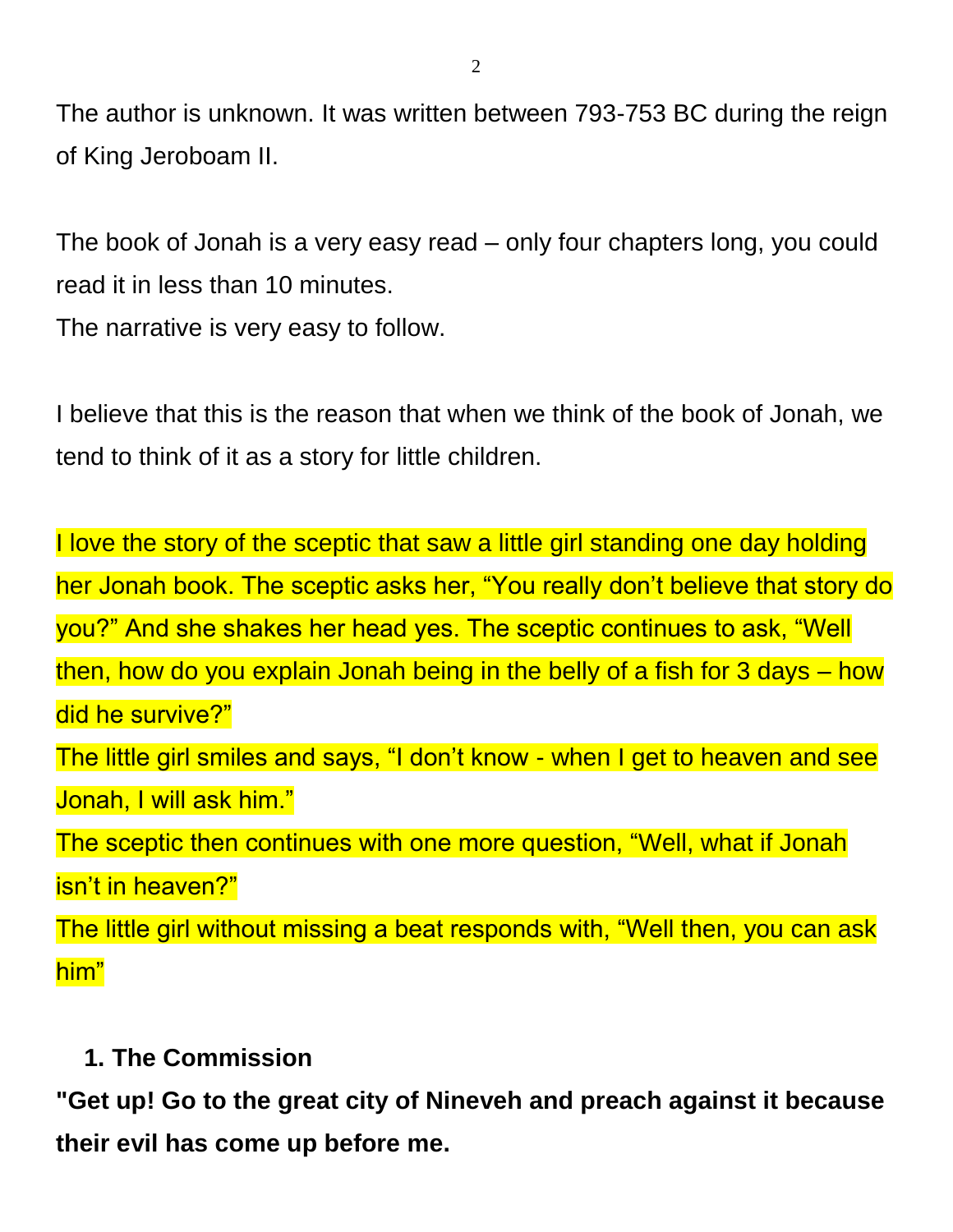Jonah was a prophet of God,

Now, a prophet of God was one who was used by God to communicate His (God's) message to the world.

How did the prophets get the message, in Ezekiel and Isaiah's case, they were given a vision.

In other instances, like Jonah here, the Word of God came to the prophet directly.

Now, one of the drawbacks of being a prophet was that you were either liked or disliked based upon the message that God had given to you to give.

A message of prosperity or victory during wartime was well received. We see earlier in the scriptures, Jonah being a recipient of this.

**[2Ki 14:25 NKJV] 25 He restored the territory of Israel from the entrance of Hamath to the Sea of the Arabah, according to the word of the LORD God of Israel, which He had spoken through His servant Jonah the son of Amittai, the prophet who [was] from Gath Hepher.**

However, many times, the message was one of rebuke. Elijah was sought to be killed by the queen of Israel. Some Jewish writings state that the prophet Isaiah was sawn in half.

Listen to the words of our Lord.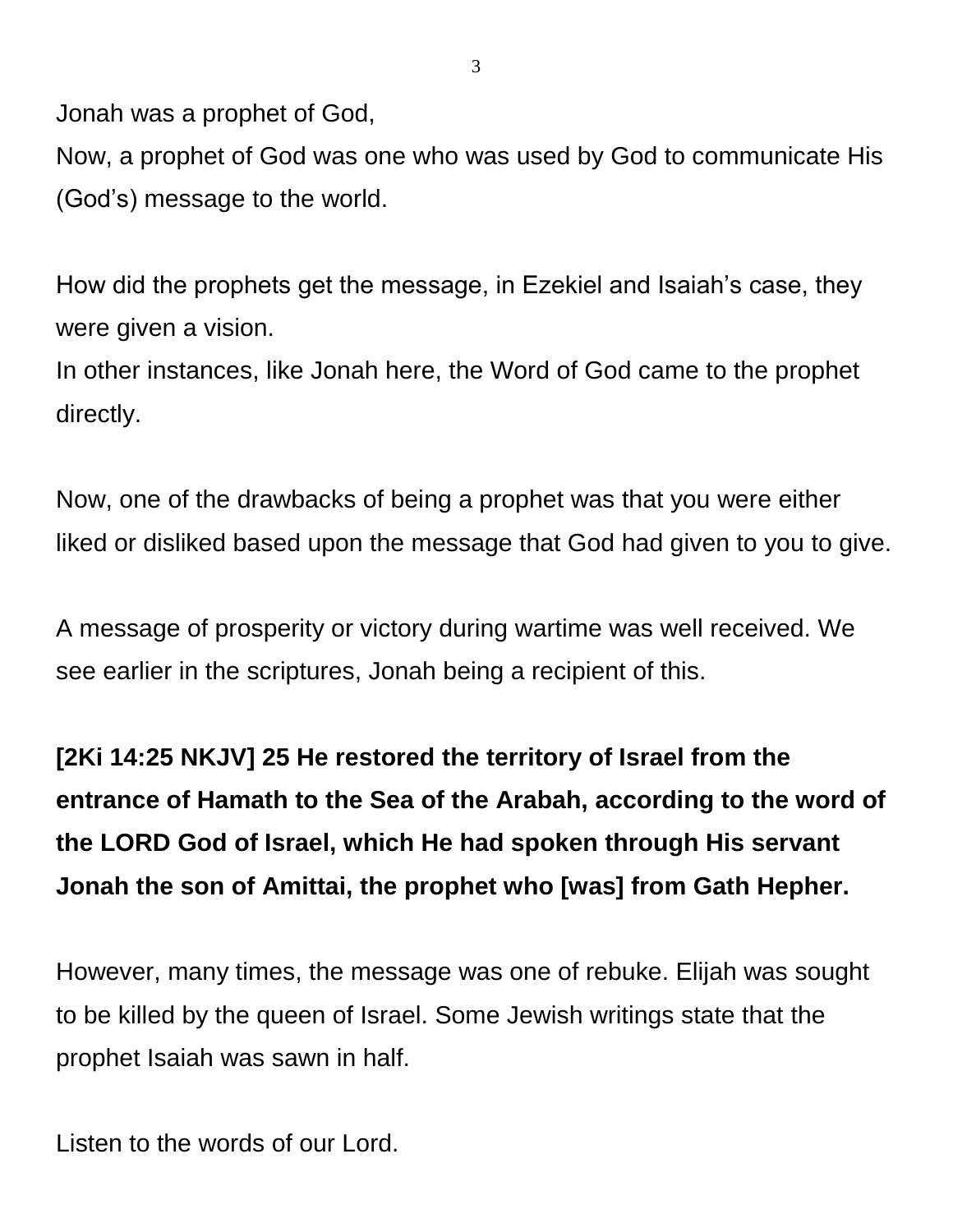**[Luk 13:34-35 NKJV] 34 "O Jerusalem, Jerusalem, the one who kills the prophets and stones those who are sent to her! How often I wanted to gather your children together, as a hen [gathers] her brood under [her] wings, but you were not willing! 35 "See! Your house is left to you desolate; and assuredly, I say to you, you shall not see Me until [the time] comes when you say, 'Blessed is He who comes in the name of the LORD!' "**

And we see another example of this as Stephen rebukes the religious leaders in the book of Acts.

**[Act 7:52 NKJV] 52 "Which of the prophets did your fathers not persecute? And they killed those who foretold the coming of the Just One, of whom you now have become the betrayers and murderers,** Of course, later on in the chapter after Stephen delivers the message to the religious leaders regarding their evil ways and how they were exactly like their fathers, Stephen is stoned to death as well.

As believers, we have been commissioned as well. Meaning, we are all called to deliver the good news of the gospel to the entire world.

**[Mat 28:18-20 NKJV] 18 And Jesus came and spoke to them, saying, "All authority has been given to Me in heaven and on earth. 19 "Go therefore and make disciples of all the nations, baptizing them in the name of the Father and of the Son and of the Holy Spirit, 20 "teaching**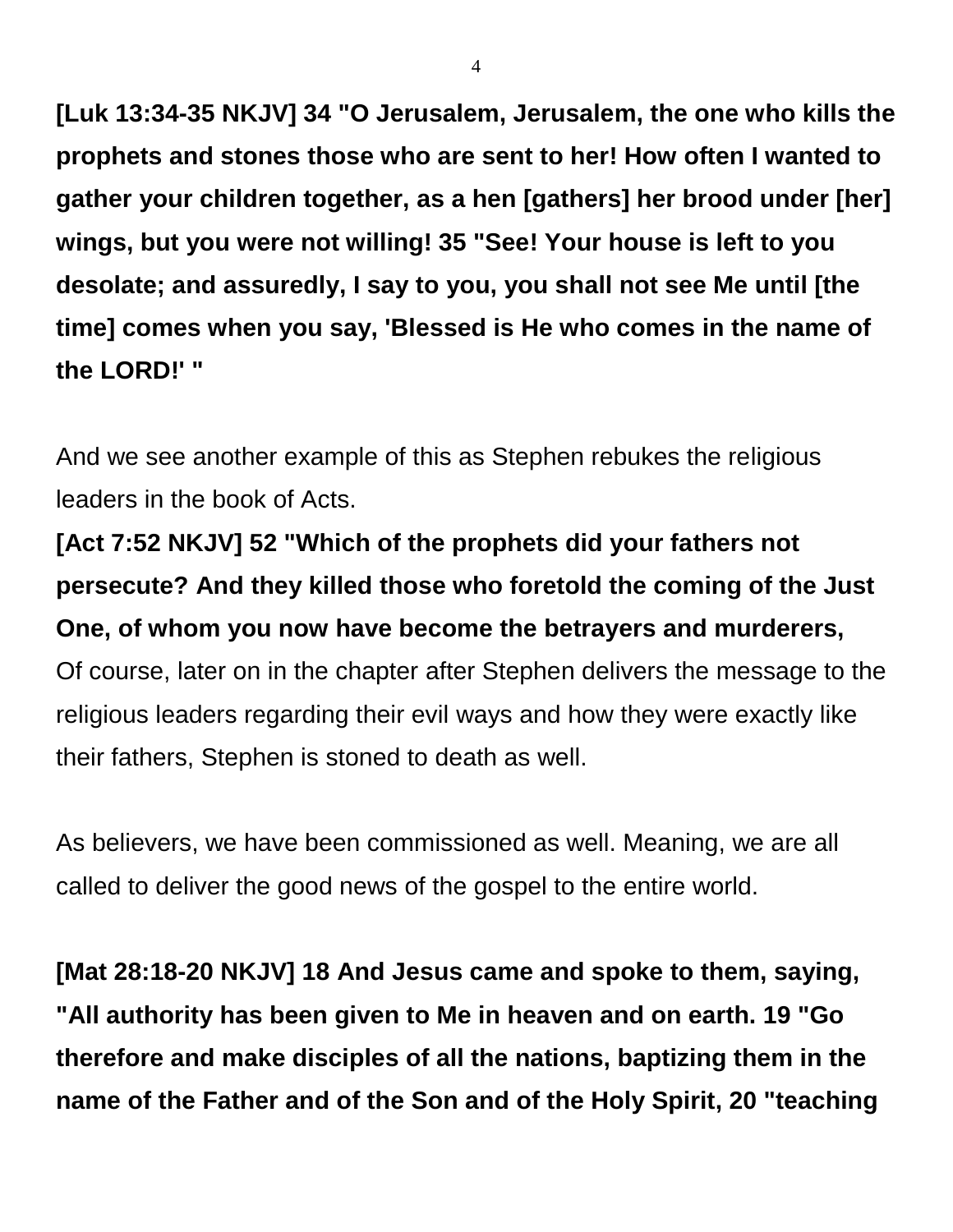**them to observe all things that I have commanded you; and lo, I am with you always, [even] to the end of the age." Amen.**

The big difference between the commissions God had given most of the other prophets and Jonah was that God wanted Jonah to give this message to a gentile nation. He is commissioned to go to Nineveh.

### **What was the reason for the commission to go to Nineveh?**

Verse 2 tells us that their wickedness has come up before Me. God could smell the stench of the wickedness of the people of Nineveh.

You see the Assyrians, the people of Nineveh, were notorious for their wickedness.

In the battlefields, they would put hooks on the noses of their captives and drag them back to their land. They would cut off appendages of those that they had conquered and use some of the captive's heads as decorations. People throughout the region feared the Assyrians so much that many times they would commit mass suicide instead of allowing themselves to become captives of the Assyrians.

The book of Nahum, another minor prophet, goes over in detail regarding the wickedness of the people of Nineveh.

Growing up, we lived next door to a golf course that used to be a landfill before it was a golf course.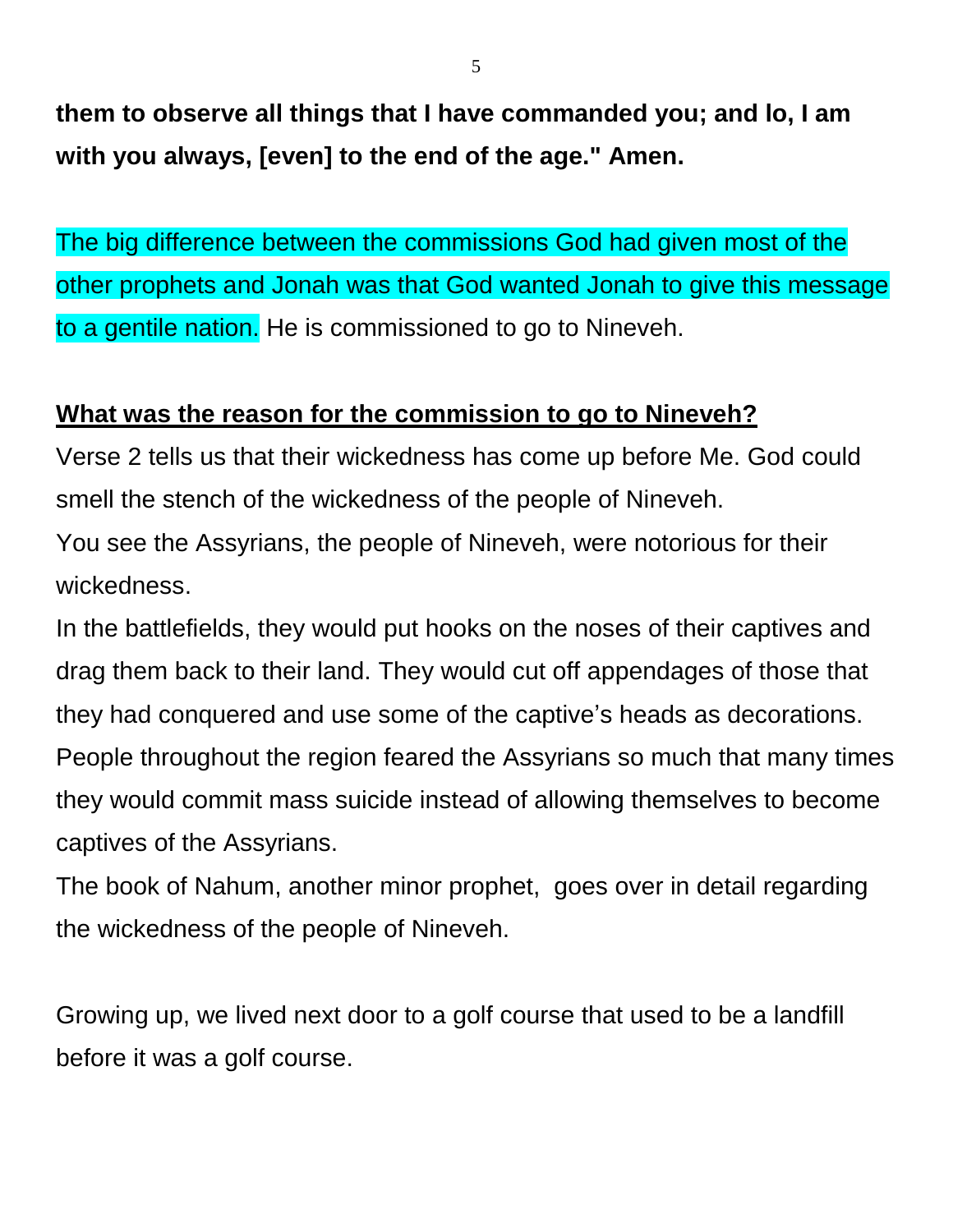So we always had a rodent problem. My parents would use poison to kill them and what would happen is that the rodents would eat the poison and then go die in between the walls.

The bigger the rodent, the more it would stink as it would decay in our walls. Many times, we simply waited it out and other times, the stench was so bad that something had to get done.

So here God is doing something about it  $-$  the stench has become unbearable. This is why He is sending Jonah to Nineveh.

There is a problem though – Jonah doesn't want to go to Nineveh. Jonah flees from God in the opposite direction that God had sent him to. That would be like instead of going to New York, you head for Hawaii.

Tarshish was the farthest west you could get from Jerusalem in those days. It is believed that Tarshish is in the area of modern day Spain.

So the question is why did Jonah flee? Was he scared of what the people of Nineveh were going to do to him? I don't think so.

The reason that Jonah fled was because he did not want God to demonstrate His mercy and grace upon the people of Nineveh. How do I know this? The scriptures tell us.

**[Jon 4:2 CSB] 2 He prayed to the LORD: "Please, LORD, isn't this what I thought while I was still in my own country? That's why I fled toward Tarshish in the first place. I knew that you are a gracious and**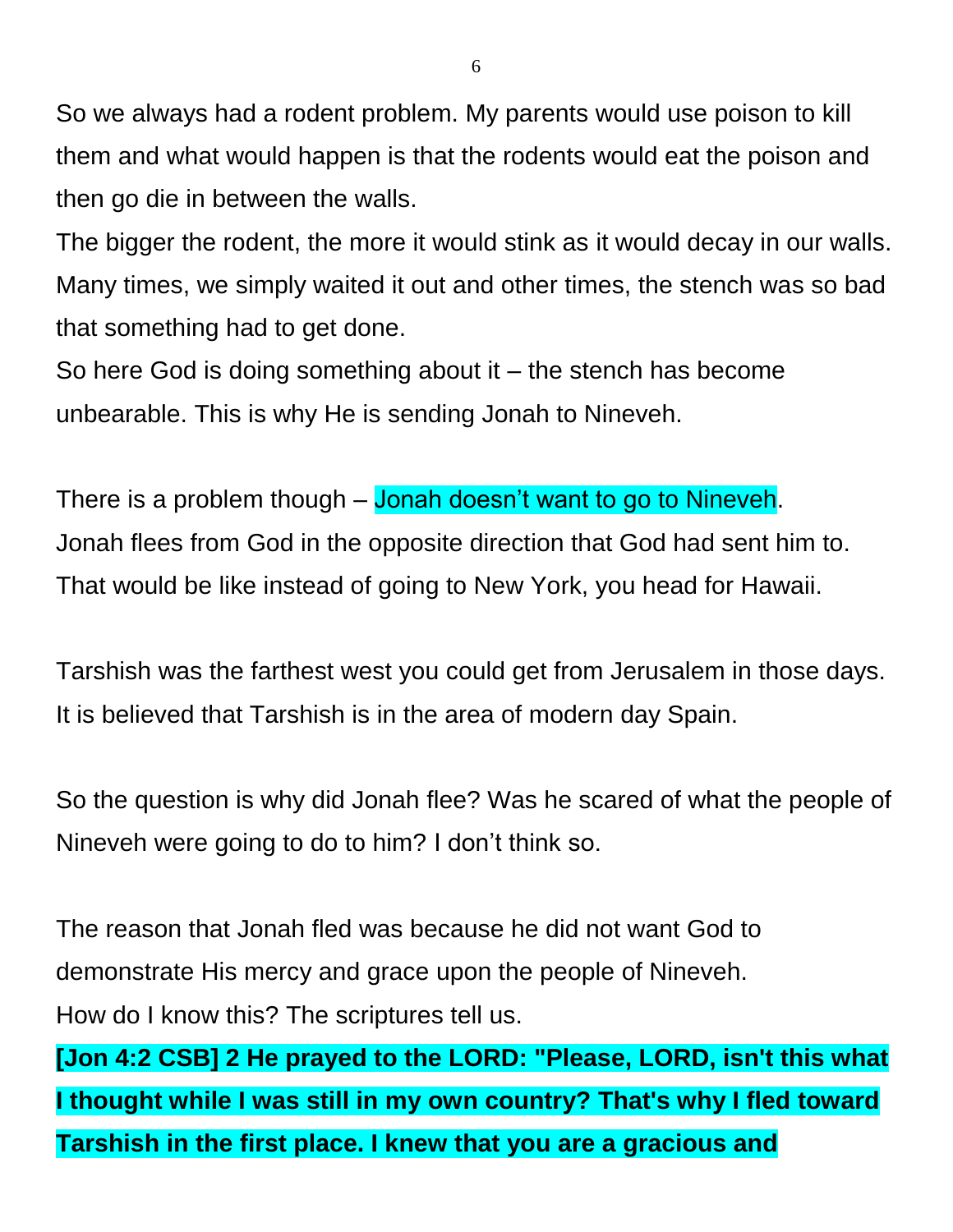**compassionate God, slow to anger, abounding in faithful love, and one who relents from sending disaster.**

Jonah wanted Nineveh to fry. Jonah didn't want the inhabitants of Nineveh to experience the grace and mercy of God in the same way that the people of Israel had experienced it.

However, we must not forget that God cares about all people. John 3:16 - For God so loved the world that He gave His only begotten Son, that whoever believes in Him should not perish but have everlasting life. Notice that it does not say for God loved only Christians or only Jews or the only the elect. John 3:16 is for everyone. Jesus Christ died once and for all.

So, Jonah heads down to Joppa and it just happens that there is a ship heading to a place that is going to take him far away from God's will. Sounds too good to be true.

Is this coincidence or do you think that Satan had that ship waiting for Jonah.

Listen, when we start to drift from God's will for us, the enemy will always be willing to be there to provide an avenue for us to continue to drift further and further from our relationship with our Lord Jesus Christ. Count on it.

Doors will open – for the wrong reason.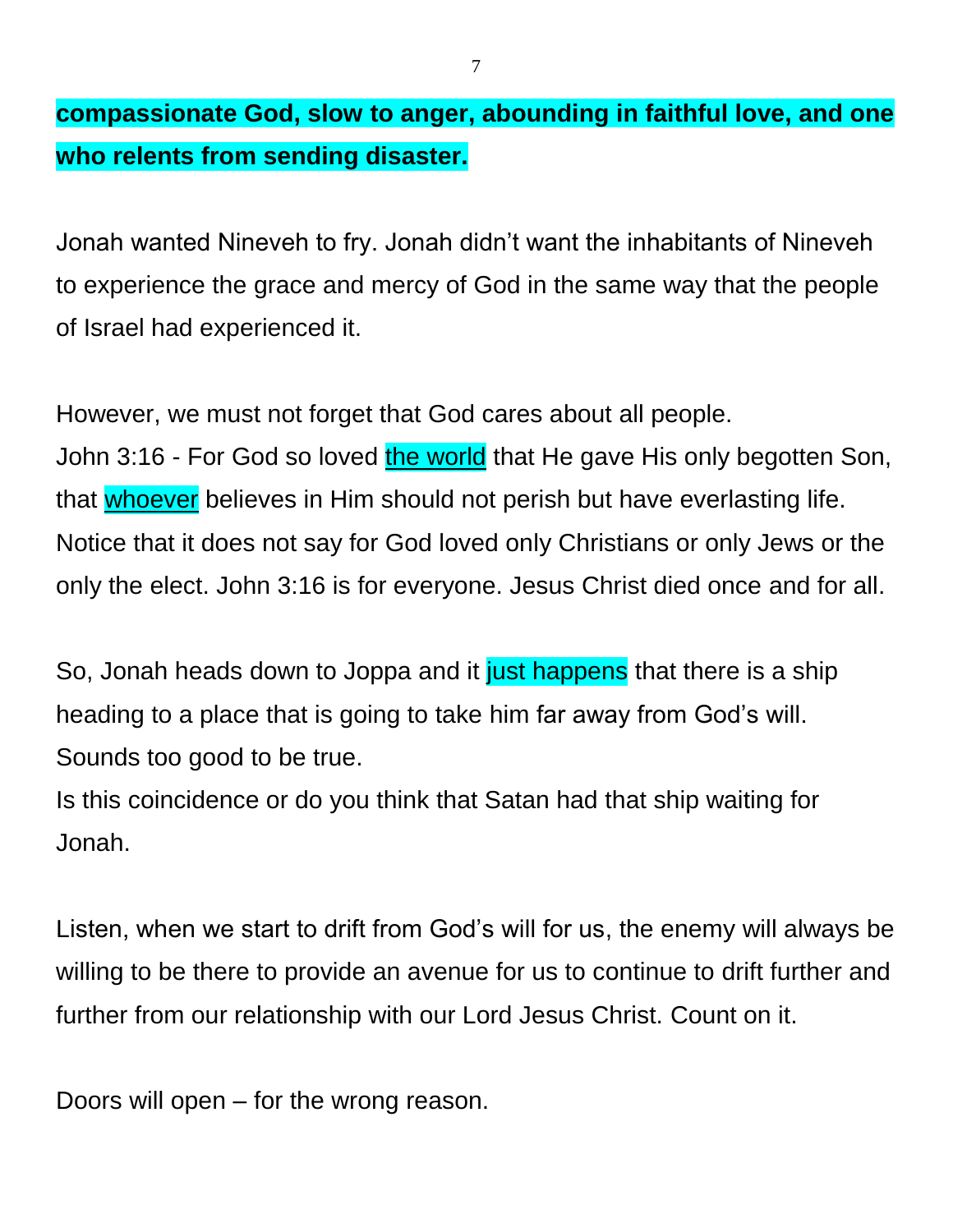Do not mistake the fact that just because God has allowed something to happen to somehow believe that it is God's will.

- You get into an argument with your spouse and ten minutes later, you get a notification from an old girlfriend or old boyfriend.
- You've been struggling with pornography and you get an email telling you that you are in luck because HBO is airing free for the weekend. The same weekend your wife is going to go visit her mom and taking the kids with her.

Jonah pays the fare. He actually had the funds to pay the fare.

Notice the progression of Jonah as the scriptures tell us that he kept going down, first to Joppa and the he goes down into the ship. Jonah is not done going down church.

Many times when we are disobedient to God, we will continue that downward spiral until we actually hit rock bottom. It is at this point that we come to the realization that we should have listened to God all along. This is what's going to happen to Jonah.

## **The Storm (4-9)**

So Jonah gets on the ship and just like Gilligan, he starts off on this three hour tour. Jonah probably looked at the disappearing land and figured that he had escaped God's commission. He probably thought that now Nineveh would never experience God's grace and mercy.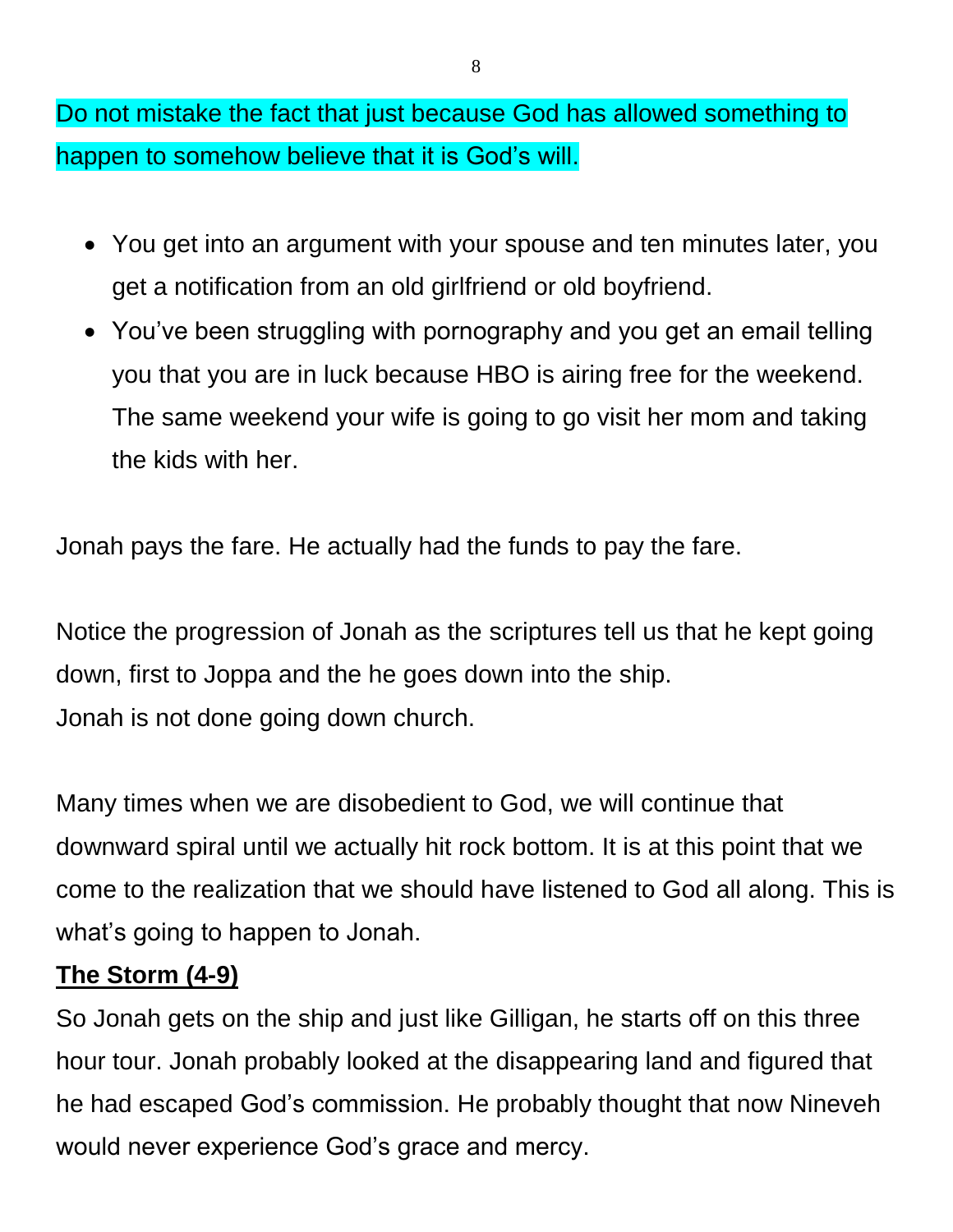The problem for Jonah is that God is omnipresent and omniscient – two other attributes.

Listen to the words of King David in Psalm 139

**[Psa 139:2-8 CSB] 2 You know when I sit down and when I stand up; you understand my thoughts from far away. 3 You observe my travels and my rest; you are aware of all my ways. 4 Before a word is on my tongue, you know all about it, LORD. 5 You have encircled me; you have placed your hand on me. 6 This wondrous knowledge is beyond me. It is lofty; I am unable to reach it. 7 Where can I go to escape your Spirit? Where can I flee from your presence? 8 If I go up to heaven, you are there; if I make my bed in Sheol, you are there.**

There is nowhere that Jonah could have gone to escape the presence of God.

And because He is all-knowing – God already had a plan for His AWOL prophet as He sends out a storm.

At the beginning of the chapter we see God speak to Jonah through His word. After Jonah disobeys God, God will no longer speak to Jonah through His word but now He will speak to him through His works – that is through the storm, the mighty tempest and in a little while, the great fish.

In verse 5 it tells us that the mariners or sailors were extremely afraid and they start doing everything in the power to lighten the boat.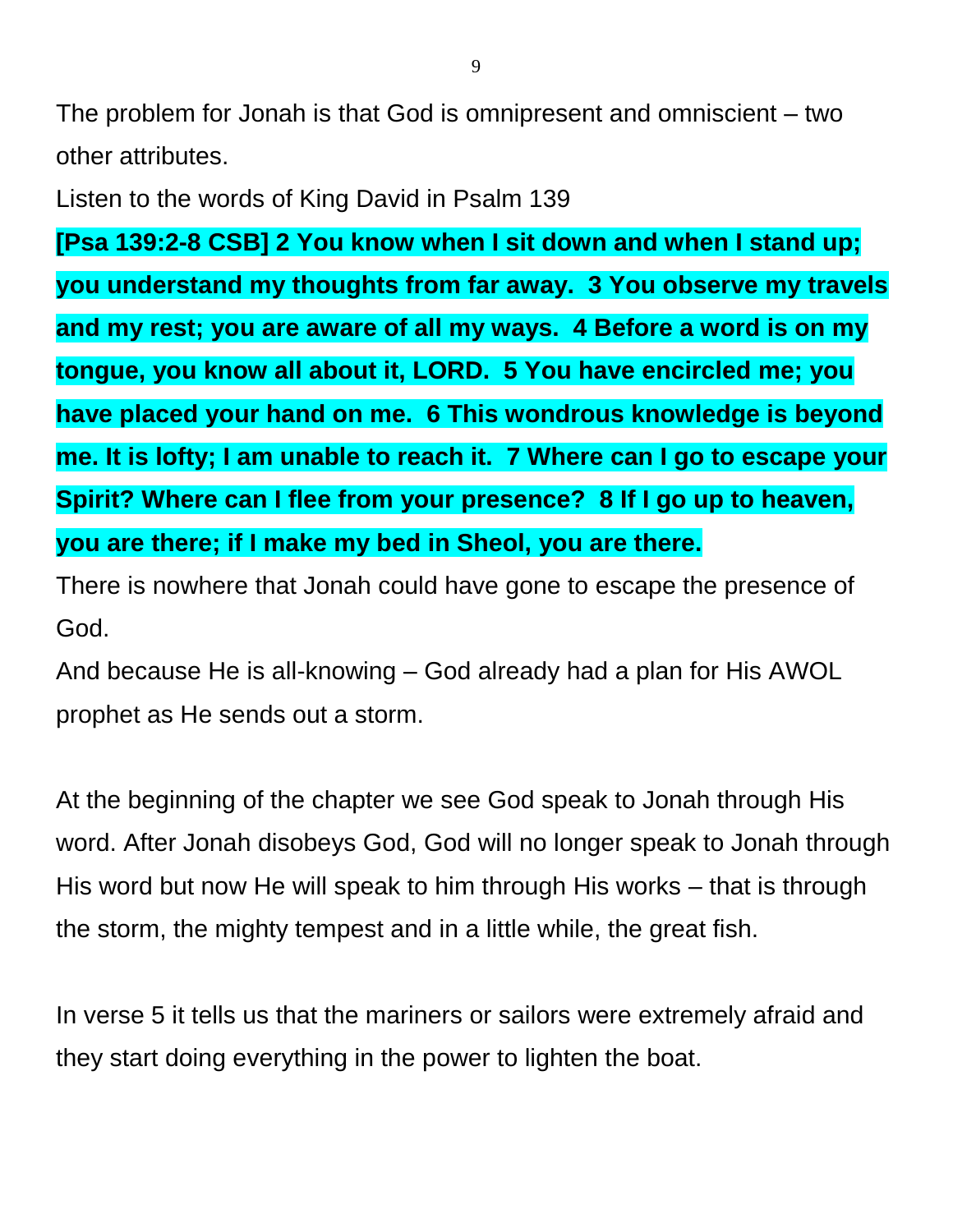In fact, it had gotten so bad that they each started crying out to their own gods. The seas must have been really rough for sailors to have been crying out to their gods –

Sailors tend to be tenacious when it comes to their occupation – I used to watch the show where the guys catch King Crab up in Alaska and would see how high those waves would pound the side of the ships. They would continue to work.

So while the sailors are crying out to their gods, Jonah had gone down underneath the boat and was fast asleep. Notice the word "down" again.

What a curious and tragic scene!

All the sailors were religious men, devout in their prayers to their gods. Yet their gods were really nothing, and could do nothing. There was one man on the ship who had a relationship with the one true God, who knew His Word, and who worshipped Him – yet he was asleep!

Here we have an example of what sin does to us as it lures us to sleep. The further Jonah drifted from God, the more he was able to tune God out and therefore, the storm did not bother him.

Jonah felt that because he was a prophet of God, he was still in good terms with God. What a false sense of security.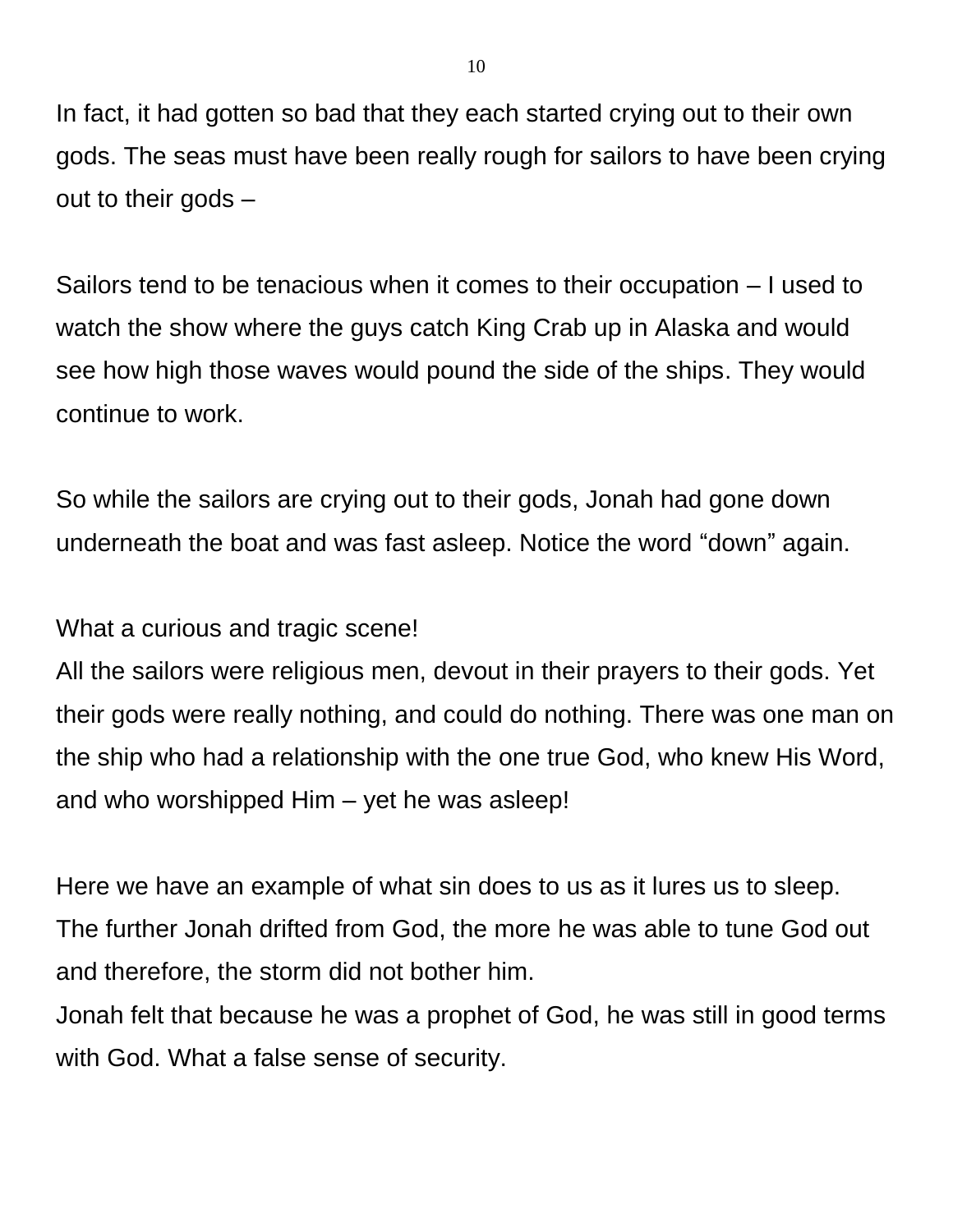This should be a warning to the believer regarding living a complacent Christian walk.

A sleeping Christian will not pray – just like Jonah

A sleeping Christian will tend to hide out – just like Jonah

A sleeping Christian will tend to not be aware of their surroundings – just like Jonah

Listen church, we live in a time where the world around us is crying out to different gods (just like the sailors) as the world around us is falling apart and yet, many in the church are a sleep. Just like Jonah.

Well, Jonah continues his long siesta until the ship's captain walks in and says, "What are you doing sound asleep? Get up! Call to your god. Maybe this god will consider us, and we won't perish."

It is never a good thing when God uses a nonbeliever to convict us. The captain is calling for Jonah to call out to his god – the same god that he is in the midst of fleeing.

In verse 7,8 – the sailors cast lots and the lot fall on Jonah – Now the sailors realize that Jonah is the reason for the storm. They want answers and they proceed to question Jonah.

Let's look at Jonah's response in verse 9.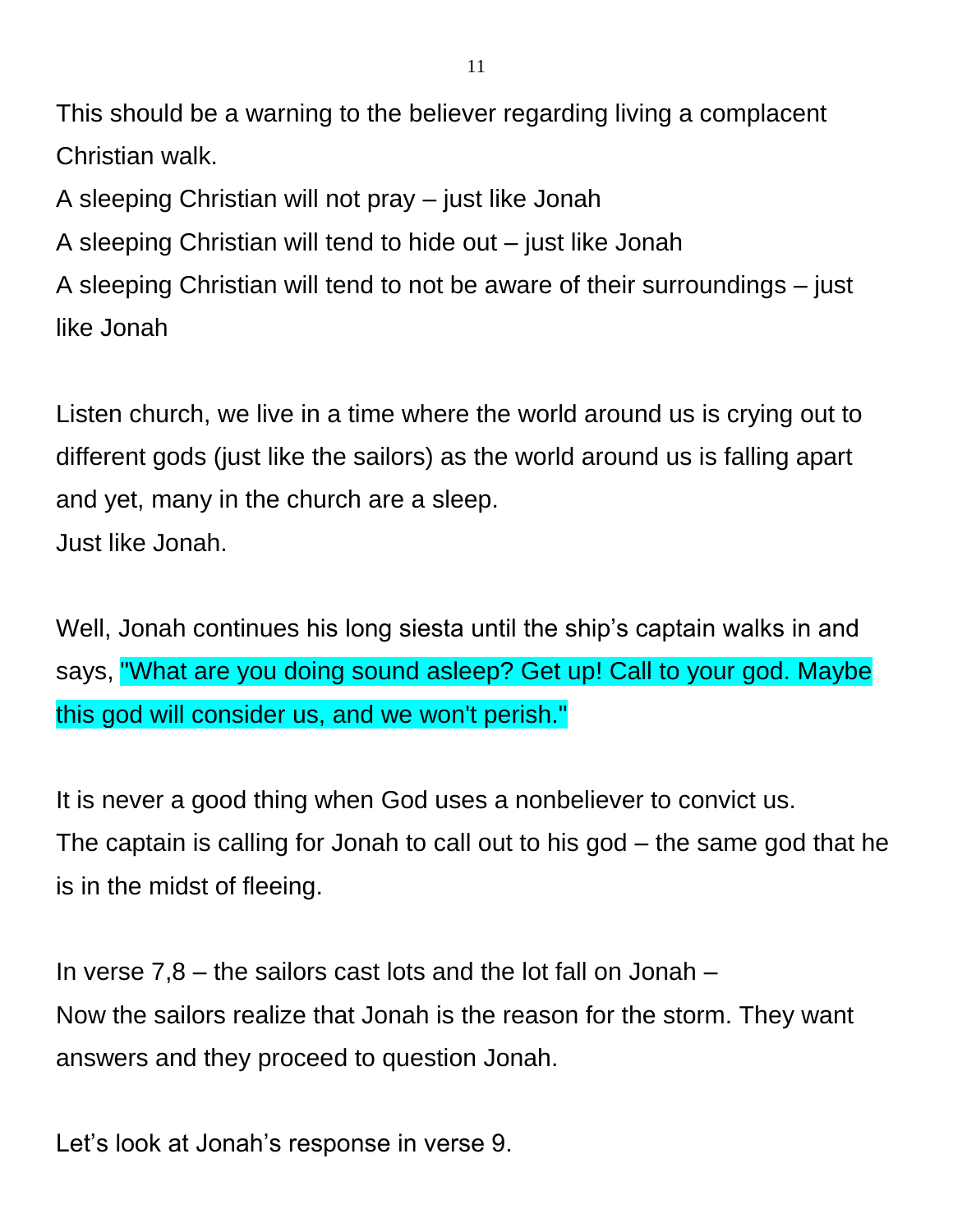**[Jon 1:9 CSB] 9 He answered them, "I'm a Hebrew. I worship the LORD, the God of the heavens, who made the sea and the dry land."** In his response, Jonah declares to them that he worships Yahweh or Jehovah.

When "LORD" occurs in the Old Testament, referring to God, it is usually a rendering of "Adonai," a name/title of God that emphasizes His lordship.

So what Jonah is saying here is, I worship Yahweh. Distinguishing the one true God against the false gods that the sailors worshipped.

This revelation must have been startling to the sailors – they were aware of the God of the Hebrews. They knew who Yahweh was.

He was the God that parted the Red Sea during the Exodus, He was the God that cause the great walls of Jericho to come crashing down and now they have one of His ambassadors on their ship and Jonah reveals to them that it is because of his disobedience that the storm is taking place. And the storm just continued to get rougher and rougher.

In verse 11, they ask Jonah, "What shall we do that the sea may be calm for us?"

And Jonah provides for them the cure.

#### **Rejecting The Cure (12,13)**

I want to draw your attention to verse 12, look at the words spoken by Jonah, "Pick me up and throw me into the sea so that it will calm down for you, for I know that I'm to blame for this great storm that is against you." 13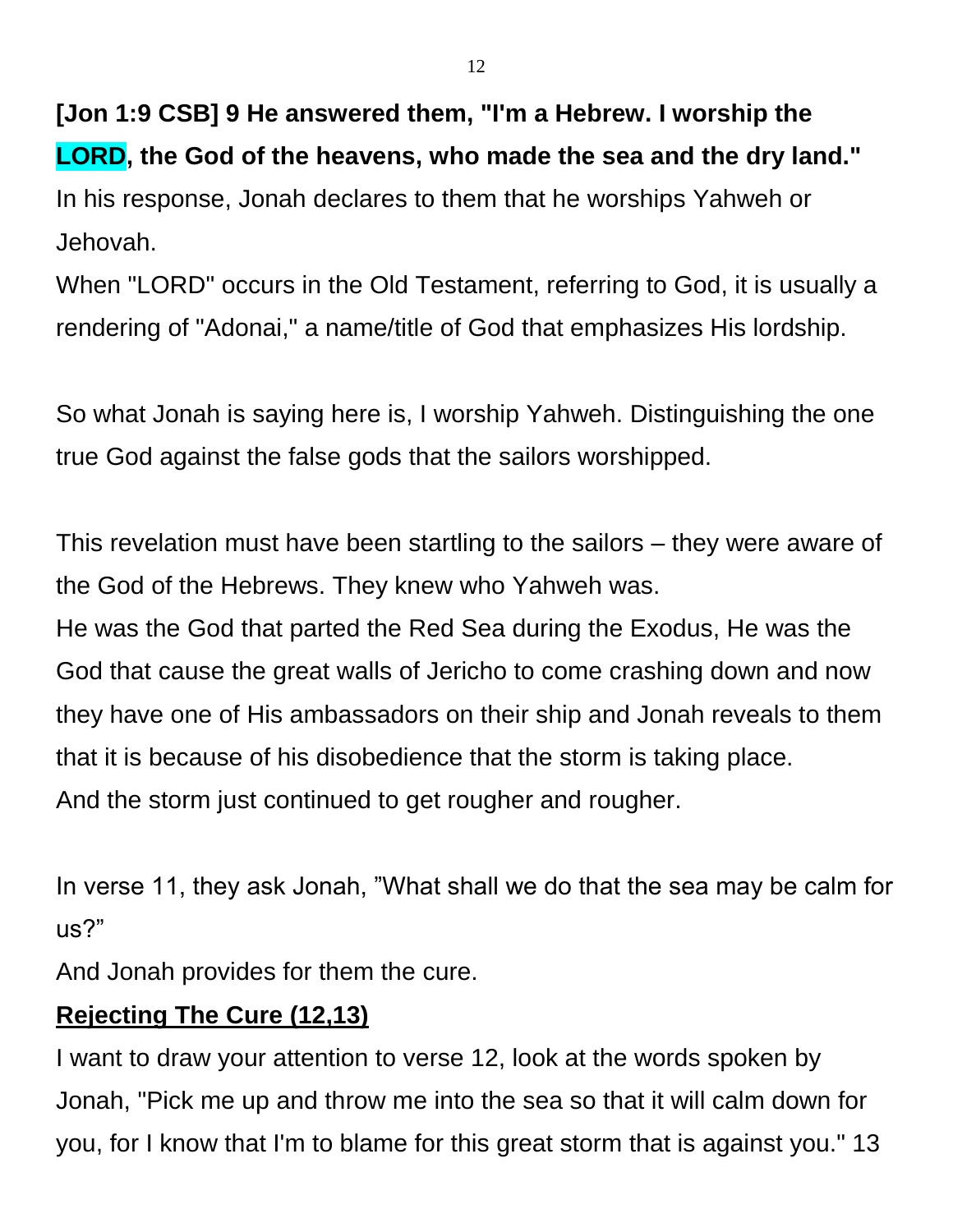Nevertheless, the men rowed hard to get back to dry land, but they couldn't because the sea was raging against them more and more.

Jonah provides the sailors with the solution – all that they had to do was to throw Jonah into the water and they would be saved. It is a pretty simple solution if they would have followed it.

Instead, they proceeded to depend on their own might in order to save themselves and it turned out to be useless. No amount of rowing was going to get the sailors onto dry land.

Before I make my point, I want to provide you with another example (Numbers 21), in this event, the children of Israel are once again complaining about God's provisions in the wilderness.

What a surprise - after all, this is what they did for 40 years.

**[Num 21:5-9 NKJV] 5 And the people spoke against God and against Moses: "Why have you brought us up out of Egypt to die in the wilderness? For [there is] no food and no water, and our soul loathes this worthless bread." 6 So the LORD sent fiery serpents among the people, and they bit the people; and many of the people of Israel died. 7 Therefore the people came to Moses, and said, "We have sinned, for we have spoken against the LORD and against you; pray to the LORD that He take away the serpents from us." So Moses prayed for the people. 8 Then the LORD said to Moses, "Make a fiery [serpent], and set it on a pole; and it shall be that everyone who is bitten, when he looks at it, shall live." 9 So Moses made a bronze serpent, and put it on**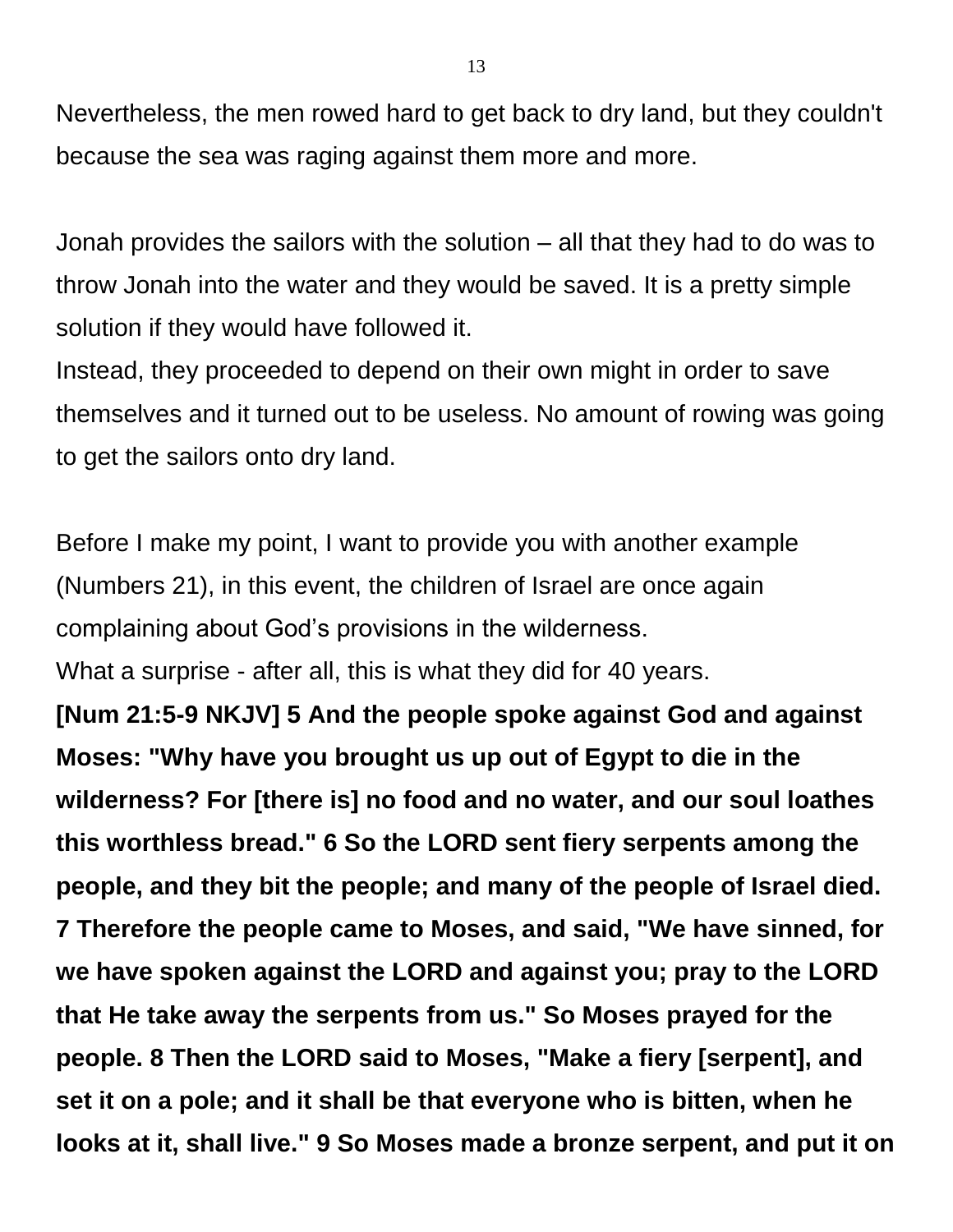**a pole; and so it was, if a serpent had bitten anyone, when he looked at the bronze serpent, he lived.**

In this example, God tells Moses to make a serpent and put it on a pole. If someone gets bit by a serpent, the only way that they would not die was to simply look at the bronze serpent. If they failed to look at the serpent – they would die.

In both examples, the people are provided with the solution on how to save their lives.

However, it is up to the individual to make the choice whether or not he or she is going to accept the solution or reject it.

Those that got bitten in the wilderness and failed to look at the bronze serpent – died. The sailors also rejected initially the solution and took it upon themselves to fix the solution.

So here is my point, there are individuals that when you share with them the gospel and show them in the scriptures that salvation is a gift from God. That it is about grace – we have nothing to do with it.

Many will reject it and take it upon themselves in finding an alternative way –

Those that spend their lives trying to earn their way into heaven are just like the sailors who kept rowing and rowing to no avail.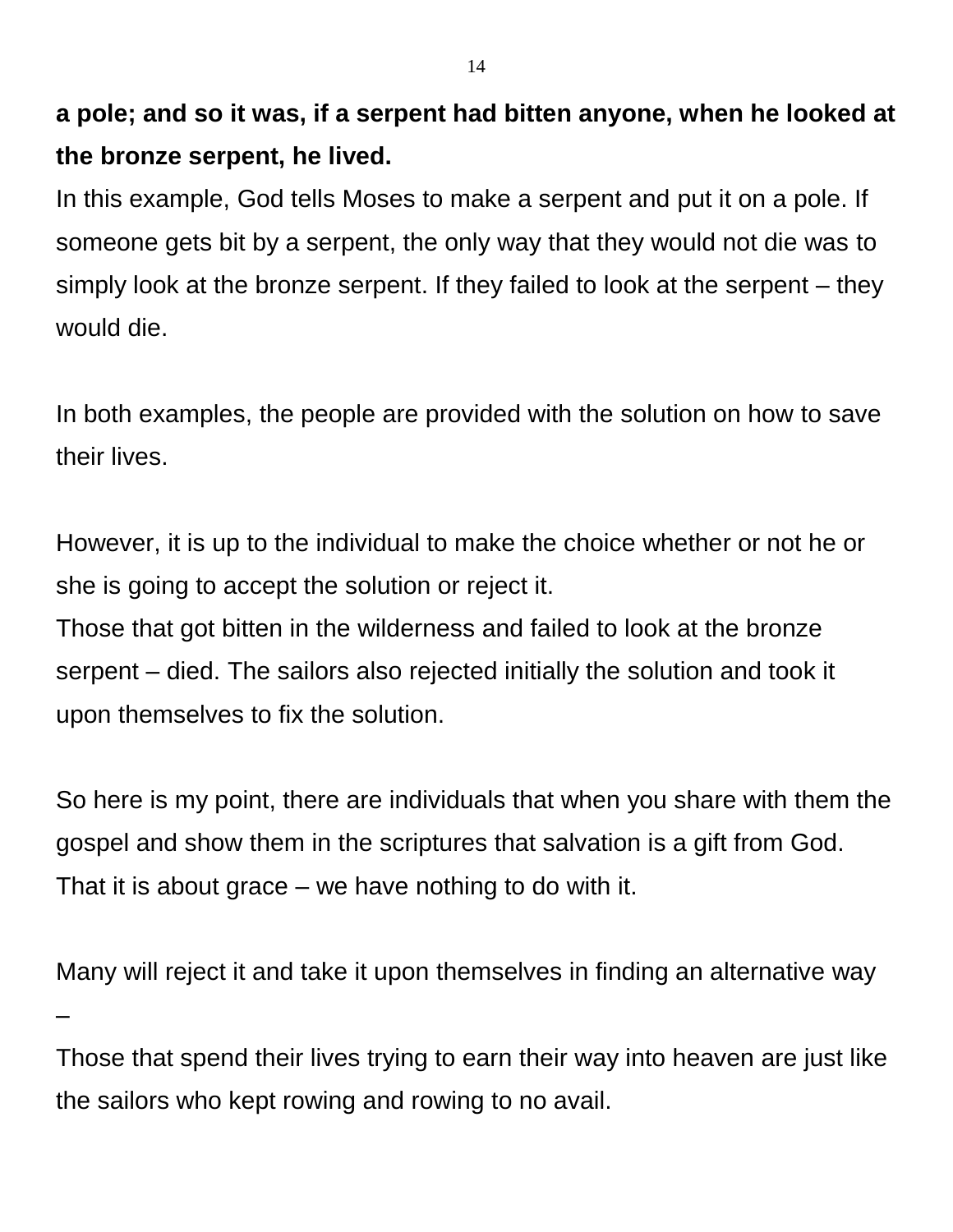Jesus said, "I am the way, the truth, and the life. No one comes to the Father except through Me.

The bronze serpent that Moses hangs on the pole for the Israelites, is a picture of our Lord and Savior Jesus Christ. We must remember the He too was hung on a pole for us.

As believers, we should never lose focus of what Jesus Christ did on the cross for you and me.

The sailors initially do not want to throw Jonah overboard – but we must remember that God is patient.

# **[Rom 2:4 CSB] 4 Or do you despise the riches of his kindness, restraint, and patience, not recognizing that God's kindness is intended to lead you to repentance?**

The same restraint and patience that God is demonstrating to Jonah – He is demonstrating it toward the sailors and also toward the city of Nineveh.

Because God is patient, we see the sailors now crying out to the one true God. They are acknowledging who God is and also acknowledging His sovereignty over their lives.

So they picked up Jonah and threw him into the sea, and the storm stops.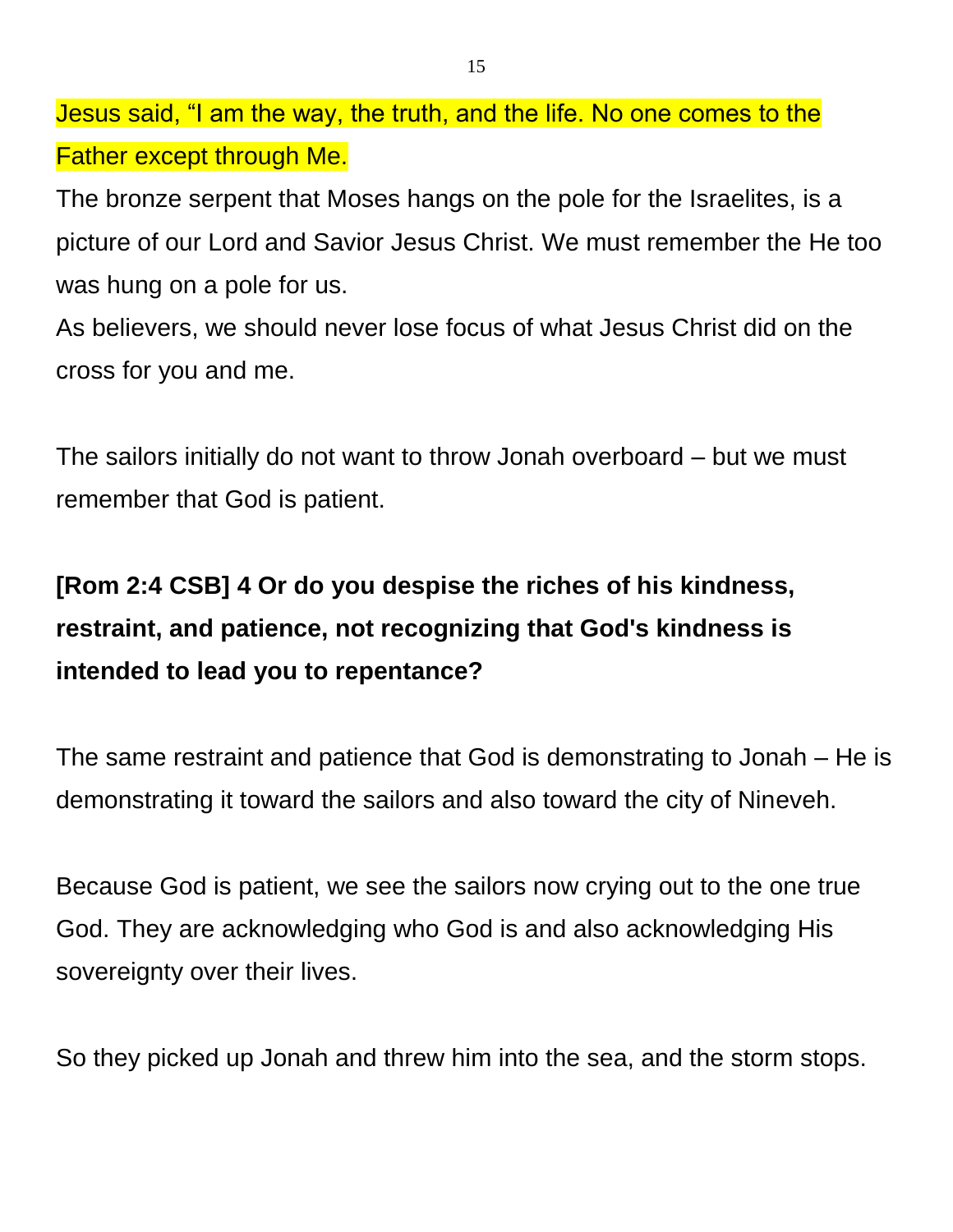**[Mar 4:35-41 CSB] 35 On that day, when evening had come, he told them, "Let's cross over to the other side of the sea." 36 So they left the crowd and took him along since he was in the boat. And other boats were with him. 37 A great windstorm arose, and the waves were breaking over the boat, so that the boat was already being swamped. 38 He was in the stern, sleeping on the cushion. So they woke him up and said to him, "Teacher! Don't you care that we're going to die? " 39 He got up, rebuked the wind, and said to the sea, "Silence! Be still! " The wind ceased, and there was a great calm. 40 Then he said to them, "Why are you afraid? Do you still have no faith? " 41 And they were terrified and asked one another, "Who then is this? Even the wind and the sea obey him! "**

[Jonah 1:16 NLT] 16 The sailors were awestruck (feared) by the LORD's great power, and they offered him a sacrifice and vowed to serve him.

We see a transition in what the sailors feared. From fearing the storm to now fearing the Lord.

[Jon 1:17 CSB] 17 The LORD appointed a great fish to swallow Jonah, and Jonah was in the belly of the fish three days and three nights. The chapter ends with God preparing a great fish to swallow Jonah. It doesn't tell us what type of fish. The important observation is that God prepared it. God is still in control.

16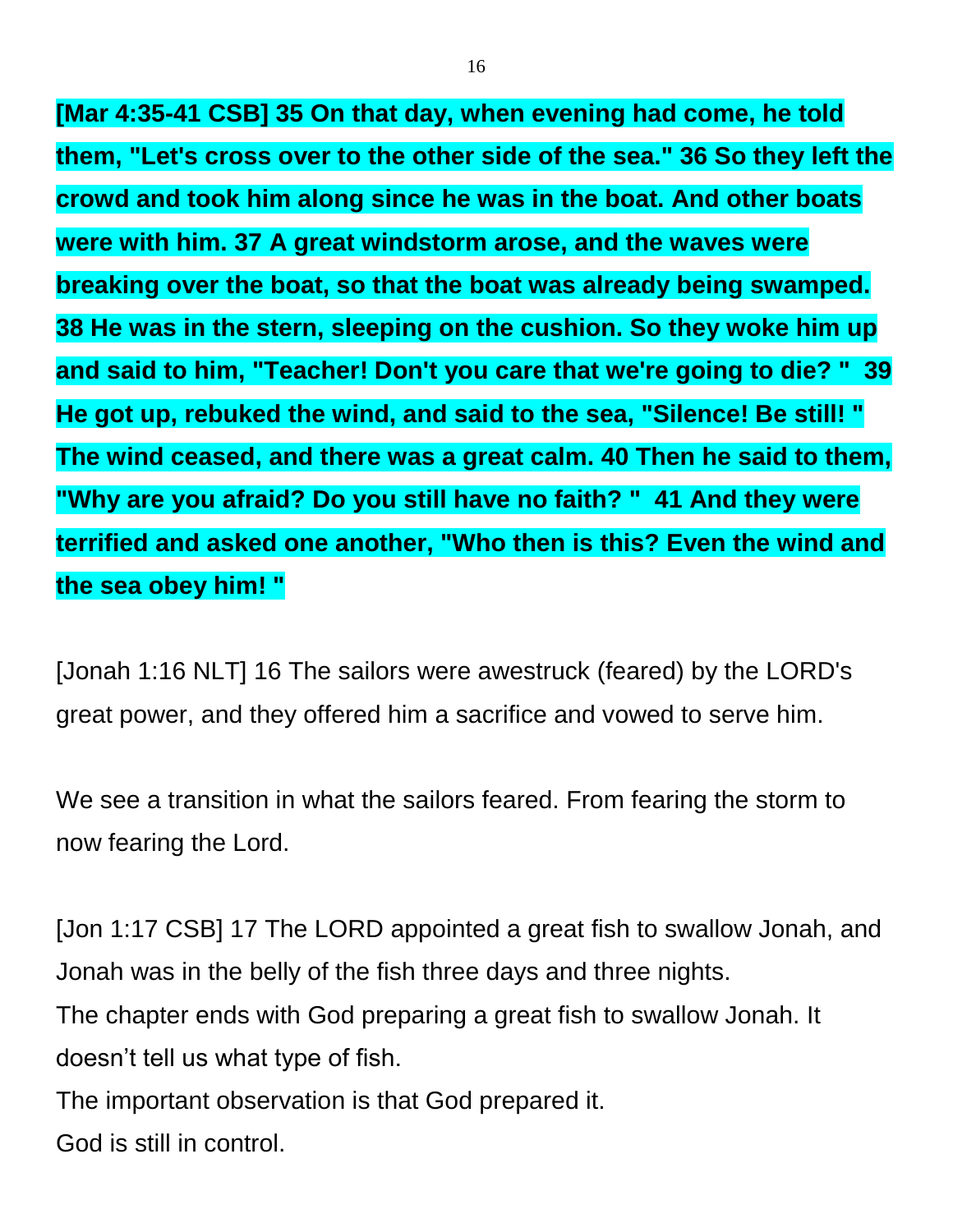In conclusion,

The book of Jonah will teach us that God is the God of second chances, the God of third chances and so on.

His abundant grace and mercy upon all man.

Maybe right now, some of us here might be like Jonah and are in the process of running away from Him or we are refusing to share the gospel with others because we dislike them or because we feel that they should be judged and not given the same grace and mercy offered to us.

The world around us is crying out to their gods, our responsibility is to make ourselves available to be utilized by the one true God according to His will. Not ours.

Ultimately, God's will, will get done. Whether we chose to obey Him or not. If we don't, God will use any means to correct you, even a great fish.

## Let's pray...

This morning, I want to give an opportunity to anyone here that does not know Jesus Christ as their Lord and Savior.